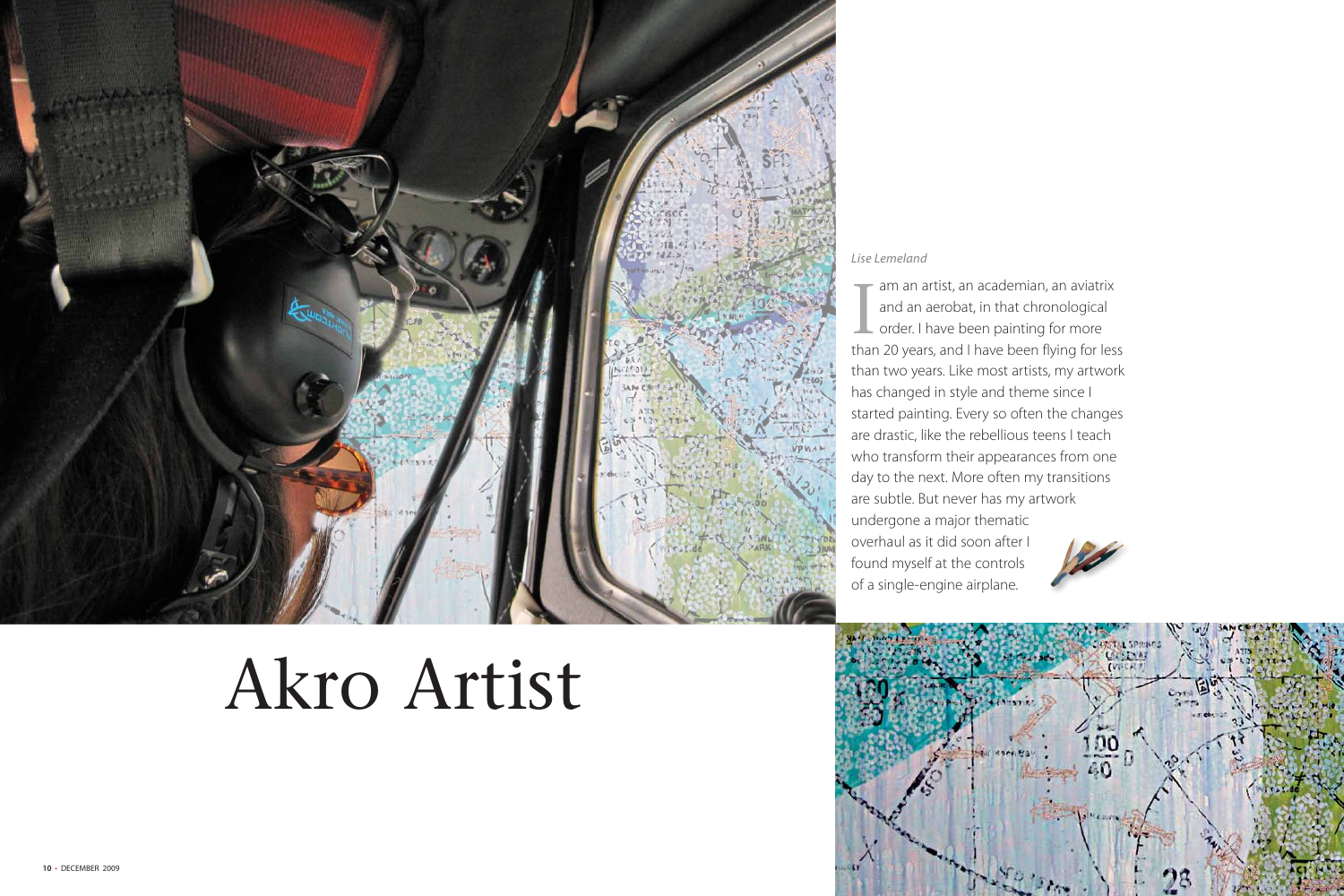

I never planned to be a pilot, let alone an aerobatic pilot. But then, I never planned to be an artist either. In fact, I have always had this impression that somewhere there exists a map of my life, that I've never been privileged to see. And yet when a path appears that I am meant to follow, in the midst of my uncertainty, an invisible hand seems to grip my spirit. The pull is powerful. In that moment, insight compels me to follow my heart.

### What's Your Calling?

When I was a little girl, my parents covertly stocked my bedside table with little art books about Picasso, Monet, and van Gogh. I looked at the pictures when I couldn't sleep. When I was 7, while vacationing on Martha's Vineyard, my mother accidentally hit a tennis ball into my open eye, which incited a panicked trip to the ER. The physician put yellow dye drops into my eye to see if there were any scratches and asked me what I saw.

To his surprise, I told him quite seriously that I could see like van Gogh. His eyes widened, and he asked me why. I said (with a giggle) that everything had a yellow tint, including him. As strange as this response may have been, something even stranger was happening in my head. In my mind, I had somehow connected my injury with the strange dead painter, the one who painted everything yellow and who had voluntarily cut off his own ear! Wow! That was my first hint that an unusual force was at work.

The aviation equivalent to that story was my first flight in a small aircraft, 33 years later, also on Martha's Vineyard. One beautiful afternoon, I took a ride in a Waco UPF-7 out of Katama airstrip. It was a pretty spurof-the-moment decision; I was not a flier and had never aspired to be one.

My pilot must have sensed a fellow adventurer in the front seat, because the next thing I knew he was looping and rolling me through the skies off South Beach. I was both terrified and ecstatic, just like I was at age 7 on my first roller coaster ride. When I left Katama, I couldn't talk of anything but the biplane ride for months afterward. Just ask my kids. My spirit was in the clutches of the invisible hand again, and I knew I had to try flying.

#### The Role of Insight

For me, insight has become a powerful mental tool. When the mind is under its guidance, we rely on both the analytical language center known as the left brain as well as the synthesizing center of the right brain, known for its ability to make distant and unprecedented connections. Flying involves both hemispheres at the same time: You must be able to see the forest *and* the trees. Not surprisingly, painting also involves both.

Do you remember the famous story of aviator Neil Williams, who had the misfortune of watching his left wing fold upward in the middle of an air show flight? He had only a moment to figure out how to fix the problem and stay alive. At high speed his left brain rifled through reams of data while his right brain processed it. In a split second, the precise connection was made and a solution was formulated. It was insight that caused him to roll inverted to unbuckle the wing. He was able to fly that way until he rolled hard upright, just above the runway, and landed.

Our minds have access to masses of information. They The artist's studio. **The artist's studio.** I never planned to be a pilot, let alone an aerobatic can link, surmise, and intuit so well that we are able to **Practice Day:** SFO (detail). handle situations we couldn't ever predict, sometimes even with finesse.

> In art, insight leads an artist to make many decisions. People always ask me if I plan out my paintings, which can be very detailed and visually complex. They are surprised when I tell them that I rarely have a plan for a painting, and that I've never made one from start to finish without a lot of modifications. Ever had the feeling that something is not quite right, but you can't put your finger on it? My job in the studio is to recognize that feeling, identify the offending color/pattern/shape/ subject, and then fix it. Sometimes the process is instantaneous. Other times it takes days, weeks, months…and often the offender is actually the part of the painting that once seemed the best.

#### An Uncomfor table Transition

Soon after my ride in the Waco two summers ago, I ventured to my local airport for an intro flight. As I suspected, I fell head over heels in love with flying. I flew as much as my schedule would permit, usually two or three times a week. Two months after I soloed, I took an unusual attitudes course at Executive Flyers Aviation in Bedford, Massachusetts.



The inverted flight, spins, loops, and rolls literally turned my world upside down.



**Seeing Stars.**

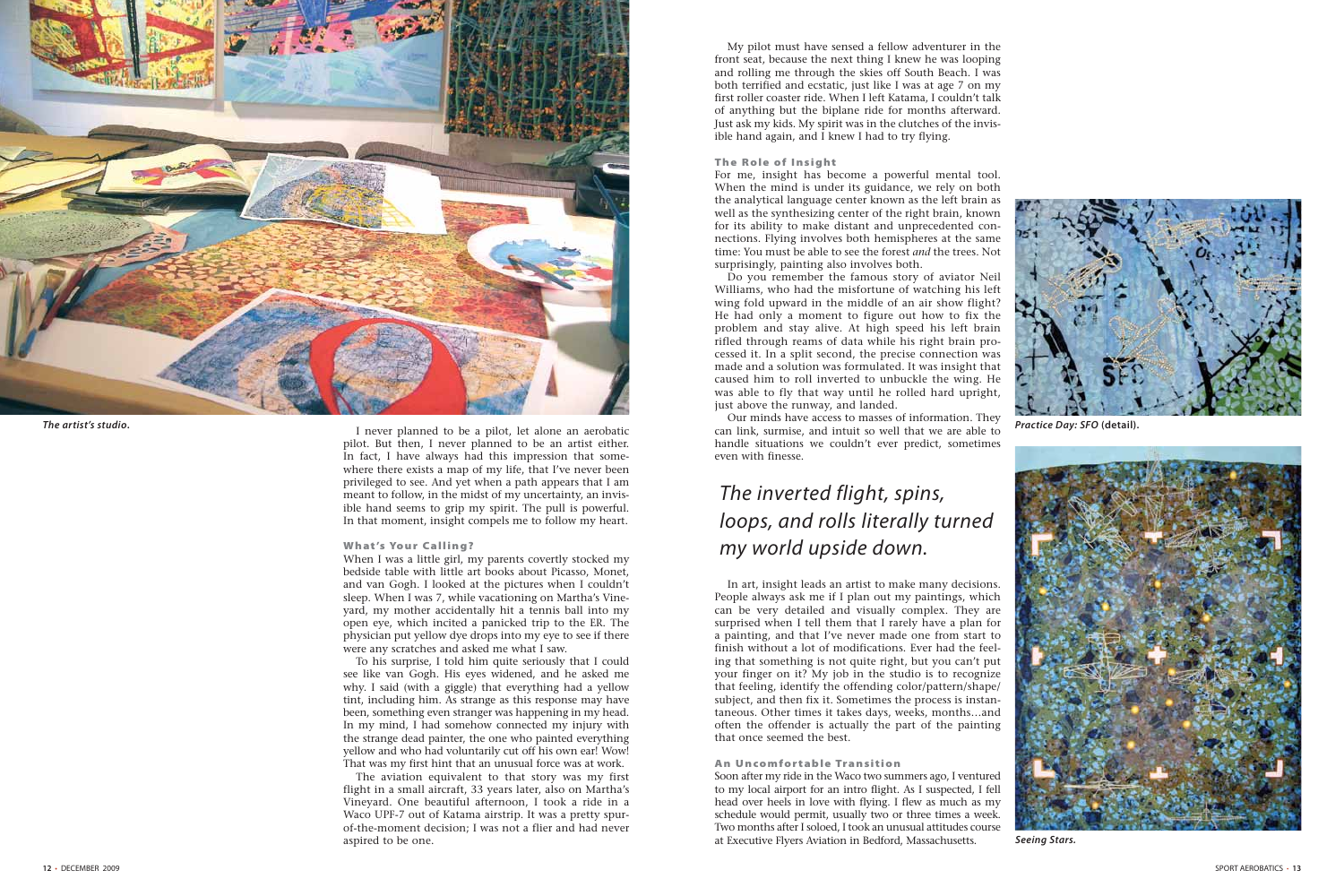The experience really changed my life. The inverted flight, spins, loops, and rolls literally turned my world upside down. The artist in me could see nothing more beautiful than the horizon spinning around the wingtip or the nose of my Super Decathlon. The visual experience of aerobatics was a logic-defying, pseudo-psychedelic drug, and I wanted more. More aerobatics!

In the months that followed, flying became all consuming, and my studio time suffered. I would work on my paintings, but only while listening to LiveATC over the computer. I played Rod Machado's Aviation Humor seminar from AOPA's website while I painted, and laughed out loud. I watched old *Sporty's Learn To Fly* VHS tapes while I stenciled my canvases with patterns.

As time wore on, I felt something was not right in the paintings, and it made me uncomfortable. Then it hit me. Clearly, my subject matter wasn't in sync with my life anymore. I realized that aerobatics is my art, and therefore my art needed to be about aerobatics. Was it insight? I believe so.

### Aerobatic Aesthetics: Form and Content

In my experience, art, aviation, and aerobatics share much more than what meets the eye. They are all examples of the beautiful and harmonious marriage of right- and left-brain tasks, wonderful and challenging. Both skills rely heavily on muscle memory, visualization, and a lot of practice.

There is an art *of* aerobatics when we are flying. Competition aerobatics prizes an aesthetic that has much to do with symmetry, lines, and a continual search for elegance. There is repetition and variation, all happening within the structure of an invisible 3,300-foot cube of airspace called the aerobatic box. The box is the canvas, the airplane is the paintbrush, and the judges follow the invisible lines of the flight path. Judges look at the composition—how you use the space in the box—and call it "presentation."

Executing a slow roll, for example, has many similarities to painting. You roll around a point or landmark (and if visibility is sketchy, you imagine it). As you are rolling, you make a series of mental assessments about the relationship of the nose to the point. Is it equidistant? That's the beginning of a well-executed roll. In painting, this is called proportion: the ability to assess relationships of forms, one to another. Your roll rate is another important criteria, and you want to keep it constant. This is like line quality in art: a steady pressure/even speed creates a uniform line.

Even a novice knows that a loop is supposed to be round, not elliptical. But the act of performing the loop also has a corresponding skill in painting, namely muscle memory. I recall my aerobatic instructor talking me through the loop in ground school one day, and watching him cock his head to look at the imaginary wingtip and crane his neck to catch the imaginary horizon coming down through the top window.

### "The box is the canvas, the  $a$ **irplane is the paintbrush ...**" Some of my paintings deal with other aspects of fly-<br>**Hammerheads** in the Box.

As we practice these maneuvers over and over, we train our muscles to make a series of movements. Automatically, our eyes are in the correct position to gather the information we need about our placement. It's an amazing and probably odd-looking dance, but it works. When an artist studies the human figure, for example, we also practice over and over so that the hand learns the form.

These are all formal issues that have to do with the way things look. And yet there are important issues of content: the way things feel, or the range of emotions that are conjured up in the viewer.

To the uninitiated, aerobatics can be disorienting. You might feel fear, a sense of thrill, dizziness, rapture, or all of the above. (Any of you aerobats remember your first aerobatic flight?)

What I remember most was the feeling that I had just been graced with a sensation that I had no words to describe—it went beyond my realm of experience. My pilot did a loop and then a barrel roll, and *I had no idea what he had done*! I recollect the sensation of my body weight doubling as the Waco clawed its way up the loop; the short float over the top when I felt as light as an astronaut in space; the blood rushing out of my brain as we dove toward the ocean; the horizon coiling around the nose of the airplane and looking up to see—to my astonishment—the ocean!

In aerobatic aesthetics, form is defined by symmetry, presentation, alignment—the things the judges look for. And what defines content is all of the sensations and emotions that transpire in the cockpit—the pilot's perspective. It's only through practice and experience that we gain mastery over the disorientation and bring our art and aerobatics into sharper focus.

I returned to my studio with this goal: to find ways to show my viewer, through visual language, what aerobatics feels *and* looks like.

### The Art of Aerobatics

Some of my paintings deal with other aspects of flying, including but not limited to aerobatics. *Behind the Airplane* is about the confusion and stress of getting behind. It's happened to all of us pilots, and it's not a good feeling: You're in the cockpit, inverted and headed for Runway 18. There are 20-plus precision approach path indicator lights, because every time you check them, they multiply. You see runways and taxiways from other airports layered on top of each other. Bits and pieces from sectionals are mixed up, but the map is incorrect. Your attitude indicator (impossibly) shows that you're upside-down. You are confused and on the verge of a disaster.

In *Aileron Roll*, I place my viewer in the cockpit, also inverted. Runway 18/36 extends before you with its vertebrae of taxiways, arcing through a landscape of lacy patterns. The image of the runway repeats and rotates 360 degrees around the nose, implying the roll. In delicate line drawings, two Pitts execute aileron rolls across the blue sky, which lies beneath you.



**Lise Lemeland: artist, teacher, and pilot.**



**Field In Sight.**

A series of large canvases entitled "Practice Days" deals with a different perspective. *Practice Day: SFO* depicts an aqua-blue version of San Francisco's airspace from a terminal area chart, including all symbols, numbers, and text. A patterned cloud layer is stenciled in translucent white, and on top of that are dozens of gold, beaded aerobatic airplanes (Pitts and Extras) doing loops, hammerheads, and spins. The planes are all close to each other, their flight paths overlapping. Even though the painting depicts the congestion of the airspace, at a distance the airplanes disappear and the sky seems deceptively clear.